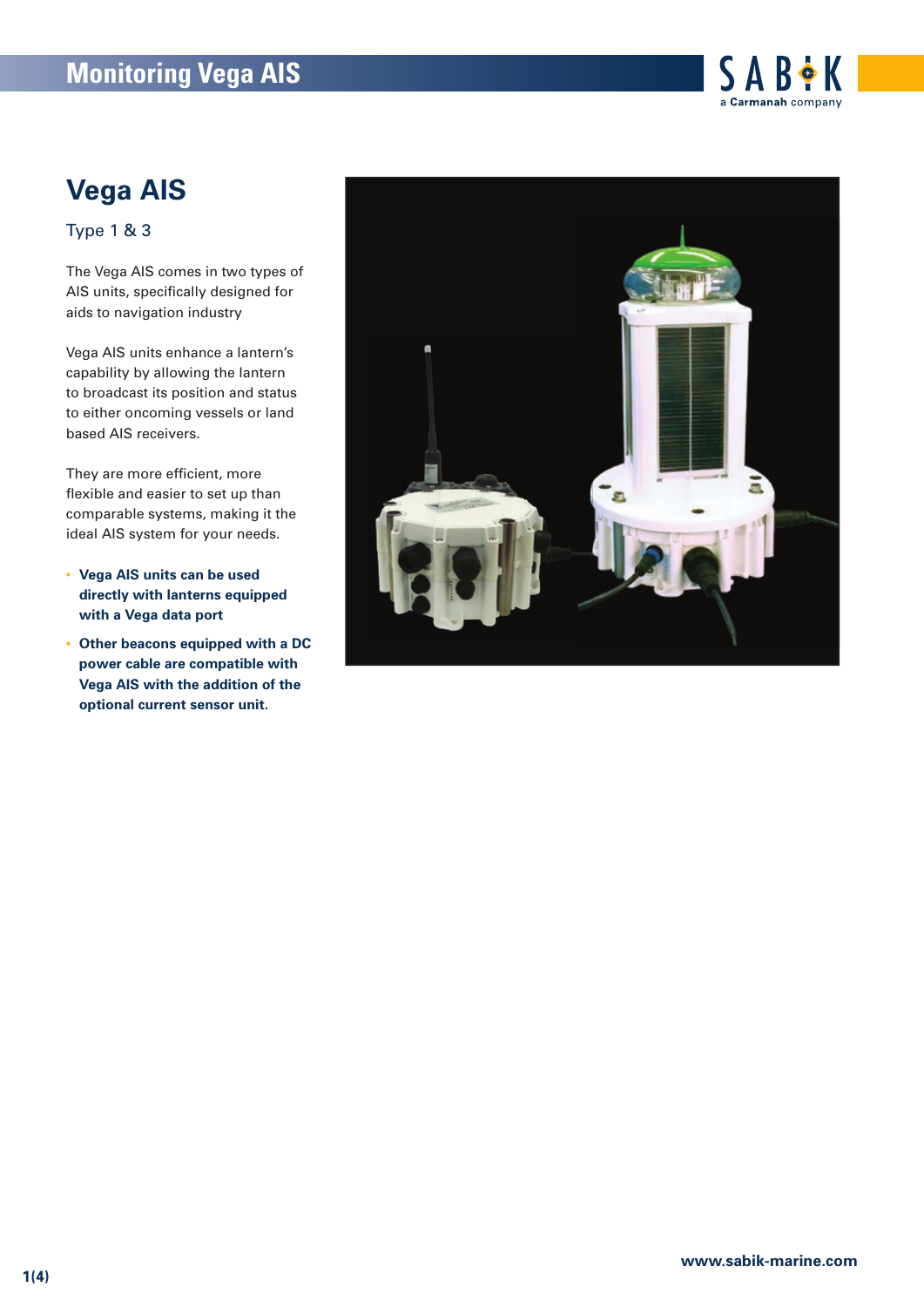

## **Functionaltity and Features Vega AIS**

#### **About the Vega AIS**

AIS systems are specifically designed for marine lantern and configurable to meet the varied needs of clients.

Vega AIS units enable a lantern to broadcast its position and status to vessel or land-based AIS receivers.

The units can also broadcast up to 3 additional virtual lanterns, providing information to identify hazard positions where it is not possible to place a physical lantern. This allows hazards to be seen on AIS displays even when there is no physical marker.

The Vega AIS unit can also be used to monitor the performance of a lantern. For enhanced monitoring, the AIS unit can be combined with the VegaWeb monitoring and control platform.

There are two types of AIS unit. Vega AIS Type 1 offers lower power consumption consuming as little as 0.2Ah/day at 12V. This efficiency allows it to be powered by more compact solar/battery options.

Vega AIS Type 3 offers additional benefits such as collision detection reporting, proximity control and it can be used in remote locations without the need of a base station.

The optional high gain stubby antenna provides dual benefits of great protection from waves on exposed buoys and excellent RF gain.

#### **Features**

|                            | Type 1                  | Type 3   |
|----------------------------|-------------------------|----------|
| <b>Receives</b>            | $\overline{\mathsf{x}}$ | ✓        |
| Transmit                   | ✓                       |          |
| <b>FATDMA</b>              | ✓                       | ✓        |
| <b>RATDMA</b>              | $\overline{\mathsf{x}}$ | ✓        |
| <b>SART</b> relaying       | $\overline{\mathsf{x}}$ | ✓        |
| Messages 6, 8, 21          | ✓                       | ✓        |
| Meteo and Hydro output     | Optional                | Optional |
| <b>Collision detection</b> | $\overline{\mathsf{x}}$ | ✓        |
| <b>Proximity control</b>   | $\overline{\mathsf{x}}$ | ✓        |
| <b>GPS</b> sync            |                         |          |

#### **Standards**

**Vega Type 1 & 3:** CE 0168, Australian & NZ registration, Type 1FCC Authorisation 2AEYIVAIS1.

**AIS Conformance:** IEC 61162-1, IEC 62320-2 ITU-R.M.1371.4, IALA Recommendation A-126. Conformitystatement issued by BSH R&TTE. CE0168.

**Intrusion:** IP68 to EN60529.

**Immersion:** MIL-STD-20G Method 104A Cond B.

**Vibration:** EN662320-2 referencing EN609458.7

**RF Tx:** Output Power: 33-41dBm; Ramp <500us. Tx shutdown channel protection 300ms.

**RF Tx Spurious Emissions:** EN62320-2: -36dBm to 1GHz,-30dBm to 4GHz.

**RF Rx Spurious Emissions:** EN62320-2: -57dBm to 1GHz, -47dBm to 4GHz.

**Radiated & Conducted Emissions:** EN60945.

**Electrostatic Discharge:** EN61000-4-2: 2002 6kV contact, 8kV air.

**Fast Transient Immunity:** EN61000-4-4: Level 3 as per EN60945: 1kV common mode.

**Radiated Immunity:** EN61000-4-3: 2002 Class 1 Level 3 as per EN60945: 10V/m 80MHz to 2GHz.

**Conducted Immunity:** EN61000-4-6 as per EN60945: 3Vrms sweep at Level 2 and 10Vrms spot test.

**Surge Immunity:** EN61000-4-5: 1995 Class 3 Level 2 0.5kV lead to lead.

#### **Broadcast message**

Message 21 is the most important AIS message for navigational aids. It is an internationally standardised message and includes basic yet critical information about a navigational aid or beacon. The message contains information such as the name, health status, GPS position, and on/off status of the beacon. Messages 6 and 8 can be configured to transmit monitoring information.

Combined with a land-based receiver, these messages allow more advanced monitoring of the beacon than can be done with Message 21. Message 8 can also be used to transmit meteorological information when a weather station is fitted to the navigational aid.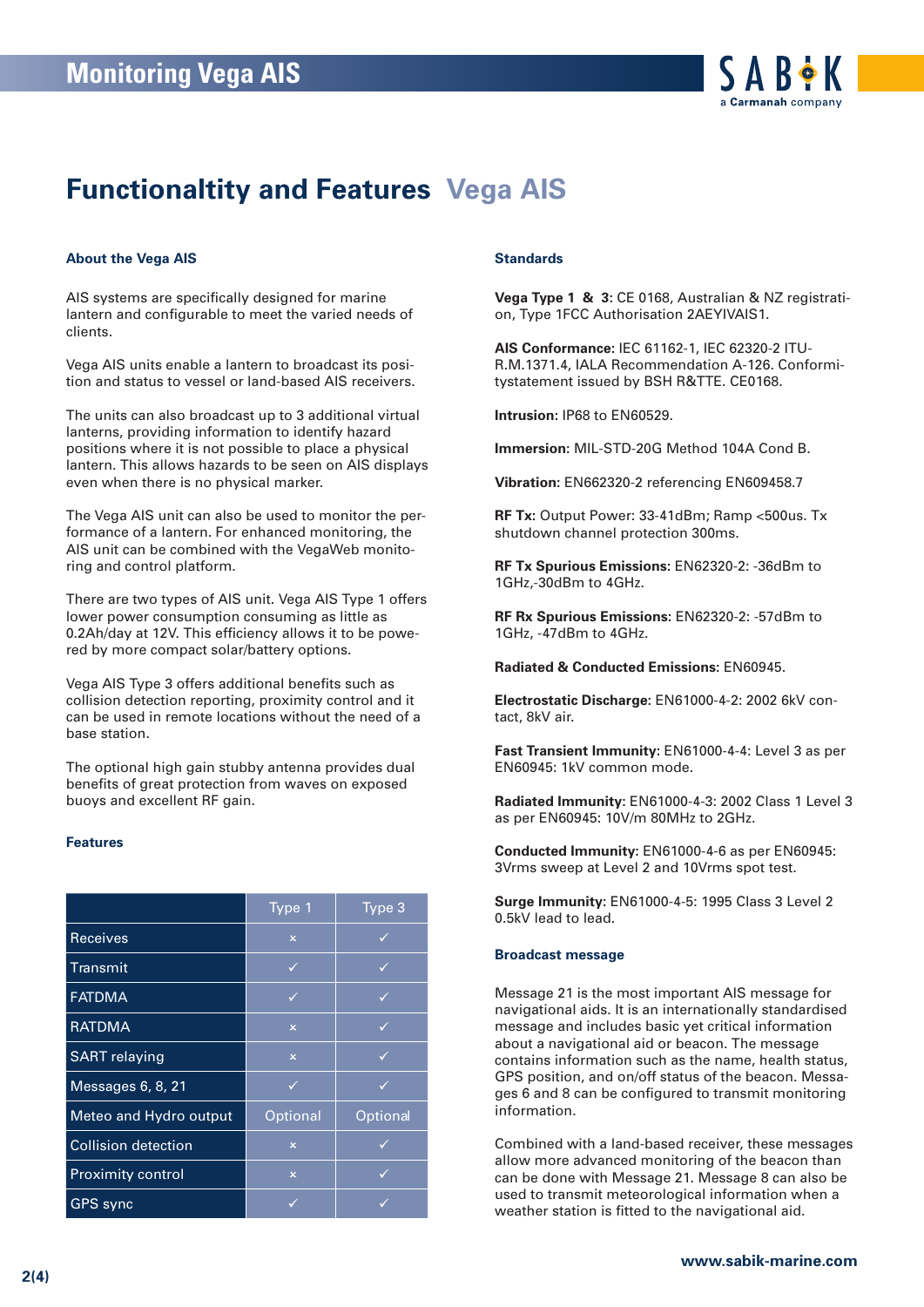

# **Technical Specification Vega AIS**









### **Radio specification**

| <b>TDMA Control</b>        | Type 1: FATDMA<br>Type 3: RATMA & FATMA                        |  |
|----------------------------|----------------------------------------------------------------|--|
| <b>Transmission period</b> | Configurable<br>2 or 12.5W (user-selectable)                   |  |
| <b>VHF Power</b>           |                                                                |  |
| <b>Frequencies</b>         | 161.975MHz & 162.025MHz<br>(other frequencies user-selectable) |  |

### **Connectivity**

| Data port                 | RS-232 Smart beacon port with Standard<br>Model; additional RS-232/422/485 optional |  |
|---------------------------|-------------------------------------------------------------------------------------|--|
| <b>Accelerometer</b>      | 3 axis, adjustable to 16G                                                           |  |
| <b>Antenna connectors</b> | IP68 sealed                                                                         |  |

#### **Enclosure**

| Material        | ASA                                        |
|-----------------|--------------------------------------------|
|                 | 3 or 4 holes, 200mm PCD or rail mounting.  |
| <b>Mounting</b> | Anti compression sleeves in mounting holes |
|                 | (designed for easy mounting under beacon)  |